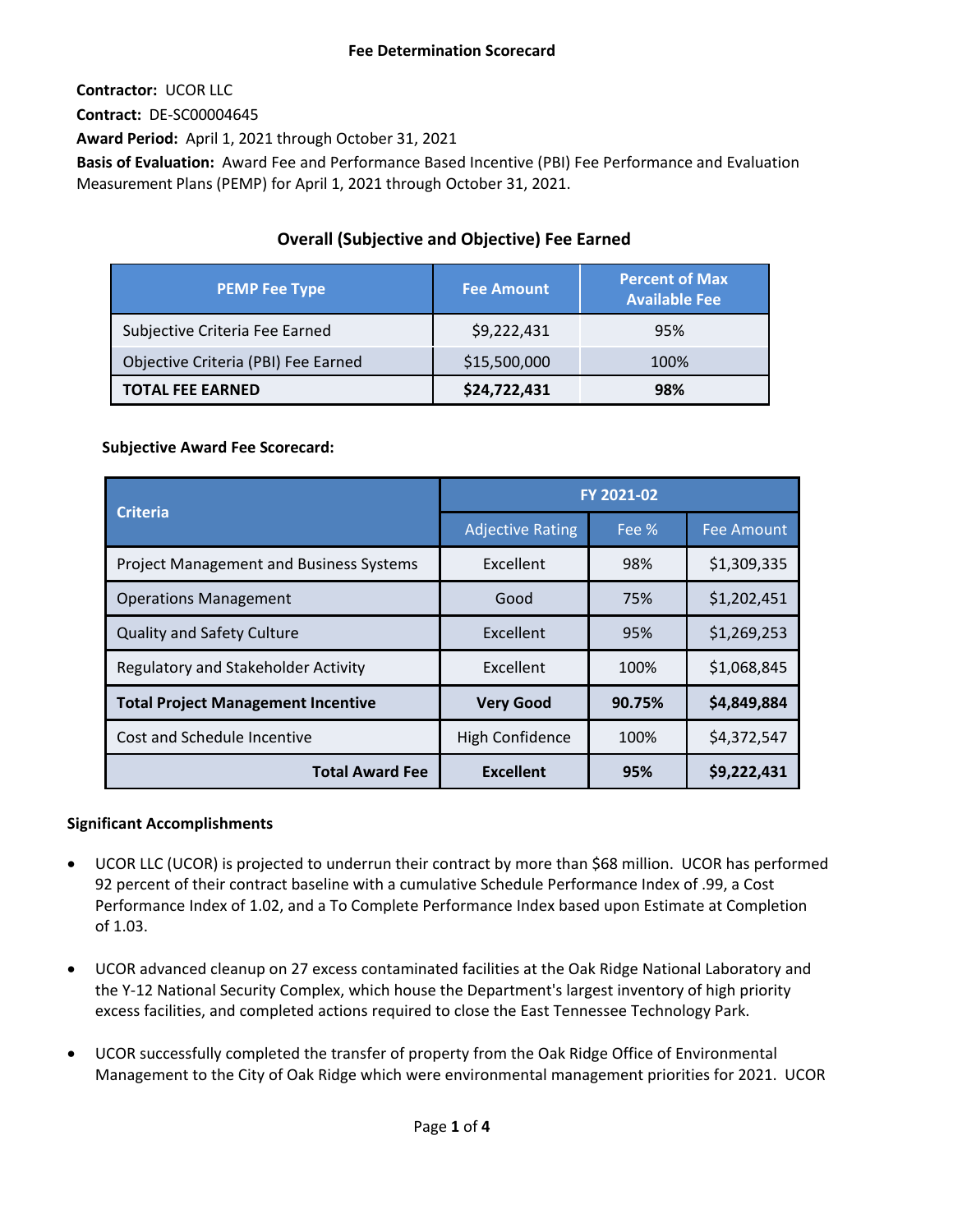### **Fee Determination Scorecard**

also successfully completed the transfer of the K-1065 Complex to the National Nuclear Security Administration.

- UCOR aggressively implemented a mandatory vaccination program for their workforce. UCOR continued to implement effective COVID-19 controls with no workplace transmissions cases of COVID since the start of the pandemic.
- UCOR effectively addressed COVID pandemic-related supply chain challenges minimizing cost and schedule impacts.
- UCOR significantly exceeded their Fiscal Year 2021 small business goal of 65 percent by achieving 84.5 percent. In addition, UCOR exceeded five of the six small business socioeconomic goals.
- UCOR achieved a Total Recordable Cases rate of 0.57 and a Days Away, Restricted or Transferred rate of 0.06, well below the DOE goals.
- UCOR operated 118 months without a reportable release under the occurrence reporting criteria.
- UCOR overcame numerous challenges to restart operations of the Liquid Low-Level Waste evaporator, a critical volume reducing system to support Oak Ridge National Laboratory operations, which greatly reduces the risk of reaching storage capacities.
- UCOR continued to implement an effective Contractor Assurance System by closing 311 corrective actions that addressed previously identified issues, achieving a 99 percent on-time closure rate.
- UCOR maintained alignment of the Contract and the Performance Measurement Baseline. Twenty-three contract modifications were definitized during this evaluation period within an average of 163 days, well below the goal of 180 days.
- UCOR continued their strong support to the Emerging Issues Team with the U.S. Environmental Protection Agency Region 4 and the Tennessee Department of Environment and Conservation. This working relationship contributed to the submittal of the Environmental Management Disposal Facility D1 Record of Decision by the July 12 milestone.
- UCOR exhibited a viable Cyber Vulnerability Management Program by achieving a green status on the cybersecurity dashboard and promptly responded to all cybersecurity data calls.

## **Opportunities for Improvement**

- While UCOR continues to be responsive to incidents and make improvements in Work Planning and Control, they experienced issues in the areas of transportation, safety, communication, and work packages that highlight the need for additional improvements.
- While UCOR continues to be responsive to incidents and make changes to improve the effectiveness of Safety and Health Programs, they experienced issues related to Powered Air Purifying Respirator usage and control of hazardous energy, and transportation that highlight the need for additional improvements.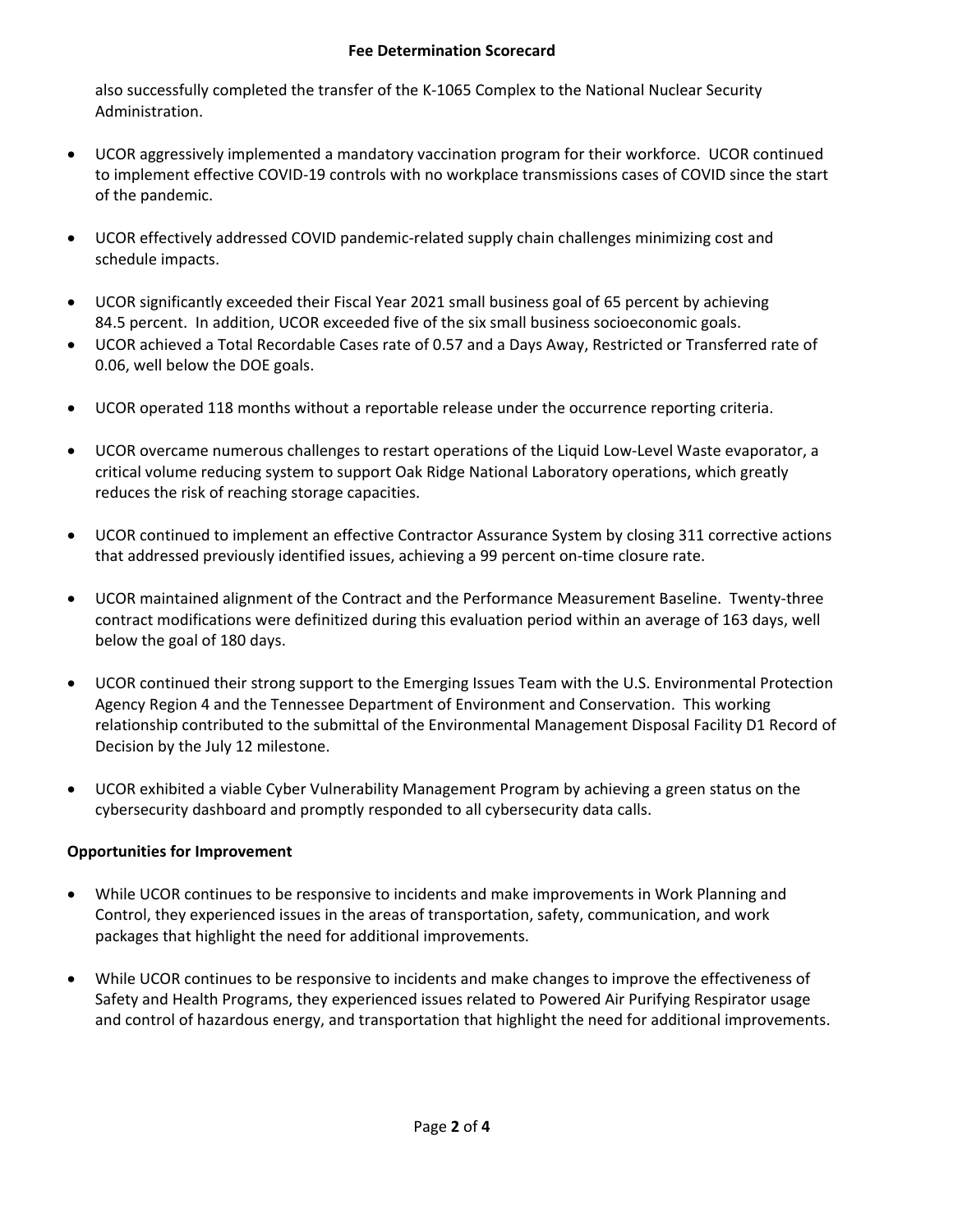#### **Fee Determination Scorecard**

# **Objective Fee (PBI) Criteria Summary Table**

| <b>Metric</b>    | <b>Title</b>                                                                                                                                            | <b>Maximum</b><br><b>Available</b> | <b>Fee Earned</b> |
|------------------|---------------------------------------------------------------------------------------------------------------------------------------------------------|------------------------------------|-------------------|
| <b>ETTP-152</b>  | EU-19 Remedial Action #2                                                                                                                                | \$140,000                          | \$140,000         |
| ETTP-227         | ETTP Sitewide Groundwater ROD: Main Plant Area D2<br>Feasibility Study (FS)                                                                             | \$500,000                          | \$500,000         |
| <b>ETTP-238</b>  | Y-12 Alpha-2 Complex and Beta-1 Complex Cold and Dark<br><b>Work Packages</b>                                                                           | \$200,000                          | \$200,000         |
| <b>ETTP-243</b>  | <b>EU-19 Ditch Remedial Action</b>                                                                                                                      | \$225,000                          | \$225,000         |
| <b>ETTP-244</b>  | EU-21 K-1024 Slab Removal                                                                                                                               | \$100,000                          | \$100,000         |
| <b>ETTP-247</b>  | Zone 1 Blair Quarry, K-1085 and K-722 Ecological Remedial<br>Action                                                                                     | \$100,000                          | \$100,000         |
| <b>ETTP-249</b>  | Y-12 9213 Complex Cold and Dark Completion                                                                                                              | \$250,000                          | \$250,000         |
| <b>ETTP-250</b>  | Y-12 Alpha-2 Complex Cold and Dark Complete                                                                                                             | \$350,000                          | \$350,000         |
| <b>ETTP-255</b>  | PWS C.2.41, 3571 Pre-Treatment Operational                                                                                                              | \$100,000                          | \$100,000         |
| <b>ETTP-257</b>  | ORNL 3026 West Cell Bank (WCB) Demolition                                                                                                               | \$350,000                          | \$350,000         |
| <b>ETTP-259</b>  | <b>ORNL 3010 Complex Deactivation Complete</b>                                                                                                          | \$350,000                          | \$350,000         |
| <b>ETTP-260</b>  | ORNL Isotope Row and 3038 Building - Deactivation<br>Phase 1                                                                                            | \$460,000                          | \$460,000         |
| <b>ETTP-263</b>  | EU-42 K-1004-J, K-1200, K-1210, and K-1220 Slab<br><b>Characterization and Slab Removal</b>                                                             | \$600,000                          | \$600,000         |
| <b>ETTP-264</b>  | Zone 1 K-901 Ecological Remedial Action                                                                                                                 | \$225,000                          | \$225,000         |
| <b>ETTP-266</b>  | PWS C. 2.45 - 3001 Graphite Reactor Exhaust System                                                                                                      | \$175,000                          | \$175,000         |
| <b>ETTP-267</b>  | PWS C.2.41, LGWO DCS Upgrade - Software Design                                                                                                          | \$75,000                           | \$75,000          |
| <b>ETTP-268</b>  | ORNL 3042 Building - Deactivation Phase 1 Completion                                                                                                    | \$400,000                          | \$400,000         |
| <b>ETTP-269</b>  | <b>ORNL 3005 Demolition Ready</b>                                                                                                                       | \$400,000                          | \$400,000         |
| <b>ETTP-271</b>  | Zone 1, 770 Area Remedial Action                                                                                                                        | \$400,000                          | \$400,000         |
| ETTP-272         | Phase 1 Post 2020 Demobilization                                                                                                                        | \$200,000                          | \$200,000         |
| ETTP-273         | ORNL 2021 End State Completion                                                                                                                          | \$2,190,000                        | \$2,190,000       |
| <b>ETTP-274*</b> | Y-12 2021 End State Completion                                                                                                                          | \$5,810,000                        | \$5,810,000       |
| ETTP-275         | PWS C. 2.02 - 3P-2 Moyno Pump Replacement                                                                                                               | \$150,000                          | \$150,000         |
| ETTP-278         | Heritage Center FY21 Remedial Action End State Complete                                                                                                 | \$1,000,000                        | \$1,000,000       |
| <b>ETTP-281</b>  | Prepare the Data Quality Objectives (DQOs) for the<br>study(ies) to be conducted to support establishing the<br>landfills radiological discharge limits | \$100,000                          | \$100,000         |
| <b>ETTP-282</b>  | Shipment of Remaining Legacy Waste Items                                                                                                                | \$100,000                          | \$100,000         |